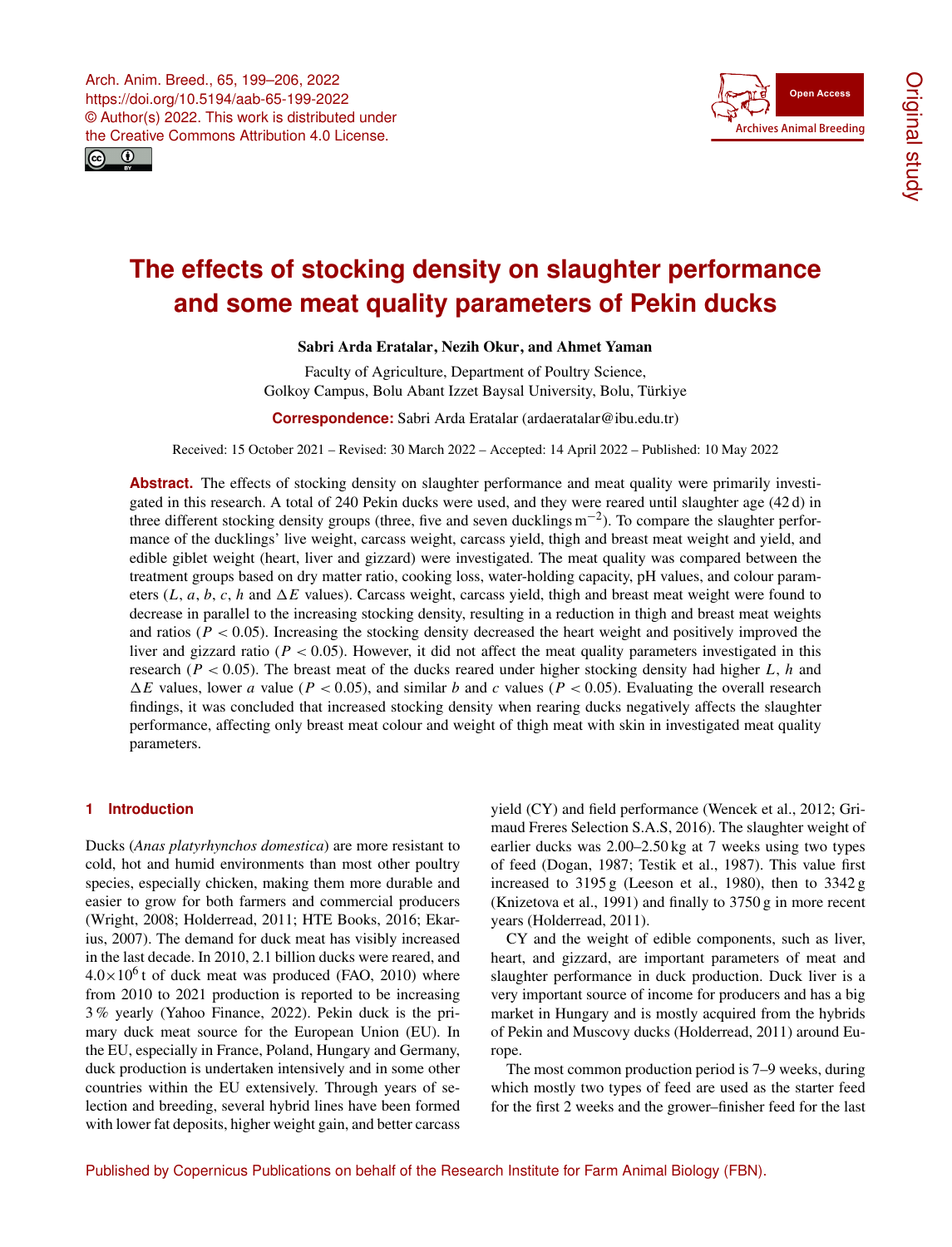5 weeks. When the ducks are reared for 9 weeks for meat production, the starter feed is used for the first 2 weeks, the grower feed for the next 5–6 weeks, and finisher diets are used in the last 1–2 weeks (Knizetova et al., 1991).

As previously reported, Pekin ducks grow better in freerange systems with access to swimmable water sources. With the growing poultry sector and industrialisation in production, environmentally controlled rearing houses have been commonly used worldwide to produce hybrid Pekin ducks with higher stocking density (SD), and recently, it was shown that ducks also grow well in industrial systems, such as floor rearing using different litter materials in commercial houses (Reiter et al., 1997; Chen et al., 2015; Jones et al., 2010).

A basic standard for duck production published by the EU (Council of Europe, 1999) recommended producing ducks with an SD of 23.50 kg m<sup>-2</sup> for a mean live weight (MLW) of 3.35 kg (DEFRA, 2007). However, there is still a very large information gap about this topic. In the light of the studies mentioned, this experiment was conducted to understand the effects of SD on the slaughter performance and meat quality of Pekin ducks and obtain more detailed data to contribute to science and further research.

#### **2 Material and method**

A total of 240 mixed-sex, day-old Grimaud Star 53 Pekin ducklings were obtained from a private duck meat production company in Bolu, Türkiye, for use in the experiment. The ducklings were reared in a research and development (R&D) house of a private duck growing facility with permission of the owner and the production company.

There were 12 trial pens in the fully automated, environmentally controlled R&D house heated by four pieces of 3000 W electric oil radiator heaters (Flavel RI 3000M, Türkiye) and ventilated by a total of three tunnel fans, including two minimum ventilation fans with a flow of  $1100 \text{ m}^3 \text{ h}^{-1}$ (Bahcivan BPP 30, Türkiye) and one cooling fan with a flow of  $4500 \text{ m}^3 \text{ h}^{-1}$  (Bahcivan BSM 400, Türkiye), specifically chosen and mounted for the volume and insulation of the R&D house to achieve minimum ventilation and cooling when needed.

The day-old ducklings were weighed upon arrival at the farm's R&D house. Then, they were placed in pens having an area of  $4 \text{ m}^2$  according to the trial plan, achieving three, five and seven ducklings m−<sup>2</sup> SD randomly. Pan feeders with a capacity of 10 kg feed and duck and broiler nipple drinkers (three nipples per 50 cm of pipeline) connected to individual water tanks pre-partitioned for easy measurement of water consumption were used in every single trial pen. The nutritive value of the feed was given in Table 1. The pens were  $2 \times 2$  m in dimensions. The lighting system of the house consisted of 12 LED bulbs standing on each trial pen to achieve 75 lx maximum illumination at the beginning of the rearing period and dimmed after the first week to 30 lx and

**Table 1.** Nutritive value of the feed used in the trial.

|                                  | <b>Starter</b><br>0–14 d | Grower<br>15 d-slaughter |
|----------------------------------|--------------------------|--------------------------|
| Metabolic energy, kcal $kg^{-1}$ | 2900.00                  | 3100.00                  |
| Crude protein, $%$               | 20.00                    | 17.20                    |
| Crude cellulose, $%$             | 4.00                     | 4.05                     |
| Crude fat, %                     | 4.13                     | 5.81                     |
| Crude ash, $%$                   | 6.33                     | 6.33                     |
| Lysine, $%$                      | 1.00                     | 0.80                     |
| Methionine, %                    | 0.55                     | 0.40                     |
| Calcium, %                       | 1.00                     | 0.90                     |
| Phosphorus, %                    | 0.72                     | 0.65                     |
| Sodium, %                        | 0.16                     | 0.17                     |
| Vitamin A, IU                    | 12 000.00                | 12 000.00                |
| Vitamin D3, IU                   | 5000.00                  | 5000.00                  |
| Manganese, $mg \, kg^{-1}$       | 120.00                   | 120.00                   |
| Zinc, mg $kg^{-1}$               | 110.00                   | 110.00                   |
| Copper, $mg \, kg^{-1}$          | 16.00                    | 16.00                    |
| Iodine, mg $kg^{-1}$             | 1.50                     | 1.50                     |
| Selenium, mg $kg^{-1}$           | 0.30                     | 0.30                     |

maintained until the end of the rearing period. For the first 3 d of life, the lights were kept on, then darkening began with 30 min d−<sup>1</sup> , and the dark period was increased by 30 min every day until it reached 10 h on the 23rd day and maintained to the end of the rearing period. The starting rearing house temperature of the growing period was 32◦C, which was decreased by 0.5◦C every day until reaching 20◦C on day 25 and maintained at 20◦C until the end of the rearing period. The R&D house automated control system was specifically built for the R&D house to keep the intra-climate stable and automatically control heaters, ventilation, cooling and lighting systems throughout the production term. The measurements were checked every 4 h, and changes were made when needed.

At the end of the rearing period, eight male ducks from each treatment group, two from each rearing pen, were randomly chosen and transferred to the slaughterhouse of the company. The ducks were slaughtered in the company's integrated facility by hand on conveyors hanging stainless-steel holders as described by Farouk et al. (2014) according to the Islamic halal standards and EU legislation. After slaughter, the necks of the birds were removed and not included in any further measurement. After letting the blood drain, the hot carcass weights (CWs) were determined. After 15 min, the weights of thigh meat with skin (STW), thigh meat without skin (SlTW), breast meat with skin (SBW), breast meat without skin (SlBW) and edible giblet (heart weight (HW), liver weight (LW) and gizzard weight (GW)) were measured by a normal  $(\pm 1 \text{ mg})$  scale (TEM TNT 015D, Türkiye). Using these data, CY and the yields of edible giblets (heart yield (HY), liver yield (LY), and gizzard yield (GY)) were calculated.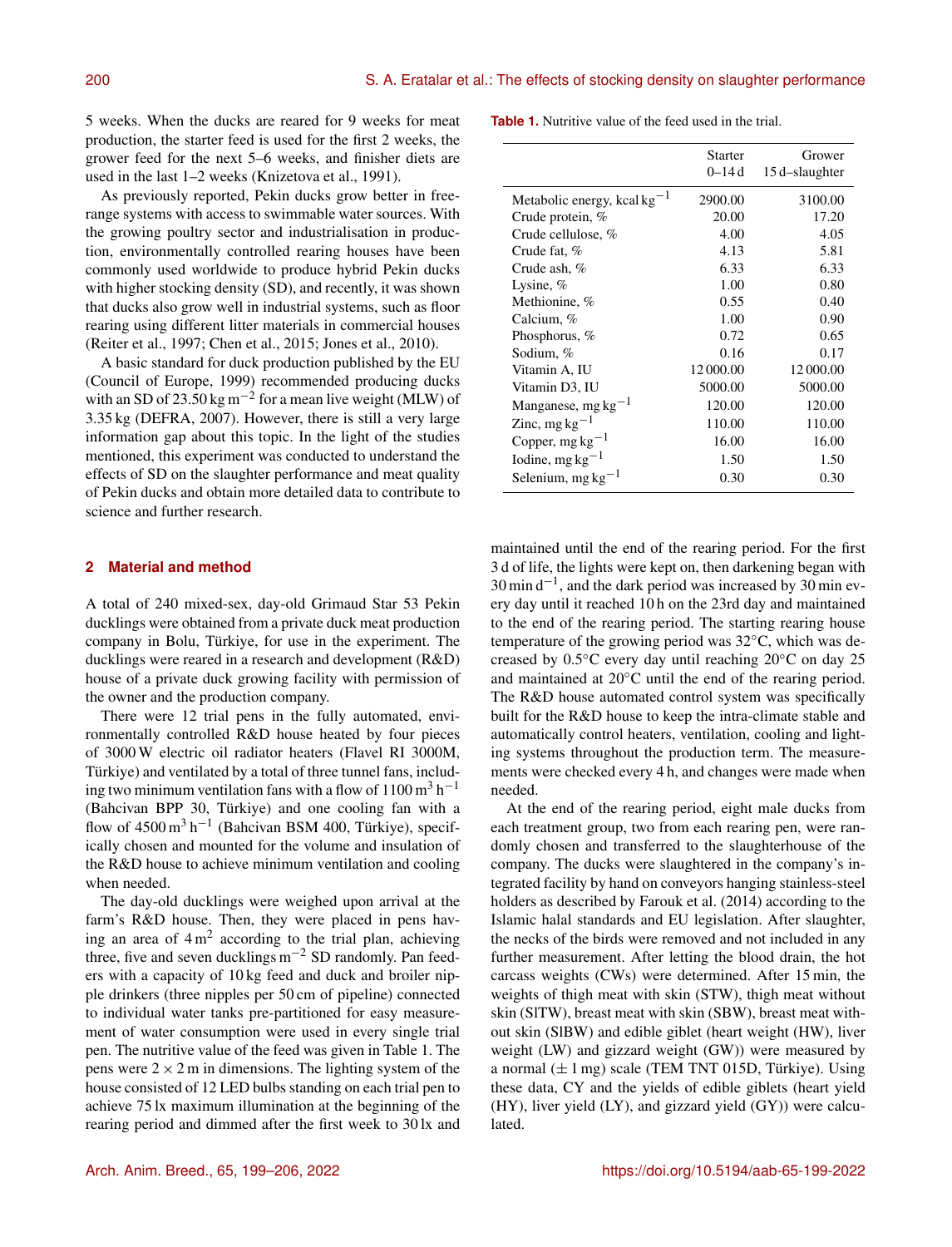## S. A. Eratalar et al.: The effects of stocking density on slaughter performance 201

|                                                    | Stocking density (SD) ducks $m^{-2}$ |                          |                               |           |  |
|----------------------------------------------------|--------------------------------------|--------------------------|-------------------------------|-----------|--|
|                                                    | 3                                    | 5                        | 7                             | $P$ value |  |
| Total live weight, kg m <sup><math>-2</math></sup> | $10.71 \pm 0.26^b$                   | $14.62 \pm 0.43^b$       | $17.43 \pm 1.16^a$            | 0.000     |  |
| Slaughter weight, g                                | $3578 \pm 105^{\rm a}$               | $2924 \pm 73^b$          | $2491 \pm 168$ <sup>b</sup>   | 0.000     |  |
| Carcass weight, g                                  | $1987 \pm 66^{\circ}$                | $1562 \pm 50^{\rm b}$    | $1172 \pm 35^c$               | 0.000     |  |
| Carcass yield, %                                   | $55.51 \pm 0.81^a$                   | $53.38 \pm 0.68^{\rm a}$ | $47.90 \pm 1.97^b$            | 0.002     |  |
| Fragment weight, g                                 |                                      |                          |                               |           |  |
| Thigh (with skin)                                  | $546 \pm 24^{\rm a}$                 | $465 \pm 14^{b}$         | $342 \pm 14^c$                | 0.000     |  |
| Breast (with skin)                                 | $504 \pm 18^{\rm a}$                 | $357 \pm 22^b$           | $200 \pm 14^c$                | 0.000     |  |
| Thigh (without skin)                               | $409 \pm 17^{\rm a}$                 | $354 \pm 9^{\rm b}$      | $274 \pm 7^c$                 | 0.000     |  |
| Breast (without skin)                              | $373 \pm 18^{\rm a}$                 | $238 \pm 15^{b}$         | $123 \pm 6^c$                 | 0.000     |  |
| Thigh skin                                         | $137 \pm 13^a$                       | $111 \pm 11^{b}$         | $68 \pm 8^{\rm b}$            | 0.001     |  |
| <b>Breast skin</b>                                 | $130 \pm 8^a$                        | $119 \pm 9^{\rm b}$      | $76 \pm 12^b$                 | 0.002     |  |
| Fragment yield, carcass %                          |                                      |                          |                               |           |  |
| Thigh (with skin)                                  | $32.66 \pm 1.40^a$                   | $27.78 \pm 0.83^b$       | $20.44 \pm 0.82$ <sup>c</sup> | 0.000     |  |
| Breast (with skin)                                 | $24.49 \pm 1.01^a$                   | $21.16 \pm 0.55^{\rm b}$ | $16.39 \pm 0.42^c$            | 0.000     |  |
| Thigh (without skin)                               | $30.11 \pm 1.07^a$                   | $21.33 \pm 1.31^b$       | $11.93 \pm 0.82$ <sup>c</sup> | 0.000     |  |
| Breast (without skin)                              | $22.31 \pm 1.09^a$                   | $14.23 \pm 0.89^a$       | $7.38 \pm 0.38$ <sup>c</sup>  | 0.000     |  |
| Thigh skin                                         | $6.92 \pm 0.65$                      | $7.09 \pm 0.66$          | $5.71 \pm 0.54$               | 0.241     |  |
| <b>Breast skin</b>                                 | $6.60 \pm 0.39$                      | $7.54 \pm 0.38$          | $6.56 \pm 1.02$               | 0.527     |  |
| Edible giblet weight, g                            |                                      |                          |                               |           |  |
| Liver                                              | $76 \pm 6$                           | $78 \pm 3$               | $84 \pm 4$                    | 0.460     |  |
| Heart                                              | $17 \pm 1^a$                         | $14 \pm 1^b$             | $11 \pm 1^c$                  | 0.000     |  |
| Gizzard                                            | $101\pm3^{\rm a}$                    | $83 \pm 3^{b}$           | $76 \pm 4^{\rm b}$            | 0.000     |  |
| Edible giblet yield, weight %                      |                                      |                          |                               |           |  |
| Liver                                              | $2.11 \pm 0.12^c$                    | $2.68 \pm 0.09^b$        | $3.43 \pm 0.22^a$             | 0.000     |  |
| Heart                                              | $0.48 \pm 0.02$                      | $0.87 \pm 0.02$          | $0.44 \pm 0.02$               | 0.504     |  |
| Gizzard                                            | $2.82 \pm 0.08$                      | $2.84 \pm 0.14$          | $3.09 \pm 0.20$               | 0.366     |  |
|                                                    | Edible giblet yield, carcass %       |                          |                               |           |  |
| Liver                                              | $3.81 \pm 0.24^c$                    | $5.04 \pm 0.20^b$        | $7.14 \pm 0.30^a$             | 0.000     |  |
| Heart                                              | $0.86 \pm 0.05$                      | $0.87 \pm 0.02$          | $0.94 \pm 0.05$               | 0.404     |  |
| Gizzard                                            | $5.07 \pm 0.10$ <sup>cb</sup>        | $5.34 \pm 0.28^{\rm b}$  | $6.46 \pm 0.34$ <sup>a</sup>  | 0.004     |  |

**Table 2.** The effects of stocking density on the slaughter performance of Pekin ducks (mean  $\pm$  SEM).

abc Different superscript letters on the same line indicate statistical significance ( $P < 0.05$ ).

Dry matter (DM), pH, water-holding capacity (WHC), cooking loss (CL) and colour analyses were also performed to investigate the effects of different treatments on meat quality. To obtain DM data, the DM plates were dried at  $105\degree C$ , and then the tares of these plates were measured. A laboratory scale  $(\pm 0.01 \text{ g})$  was used (Radwag AS220R2, Poland) to weigh 5 g samples. These samples were then placed on the DM plates and dried at 105 °C until a stable weight was achieved and reweighed to obtain the water content of the meat before the procedure. The process was applied as explained by Association of Official Analytical Chemists (1990) and Jensen et al. (2004).

The pH level of the thigh and breast meat was measured by an automatic pH meter (WTW 3110, Germany) using a glass pH probe (WTW Sentix 31, Germany). Before taking the measurements, the device was calibrated by ready-to-use pH 4 and pH 7 solutions. The measurements were separately undertaken from the same locations of the breast and thigh 4 h after slaughter and cooling at  $+4$  °C for 24 h.

The WHC values were obtained by the filter paper press method as recommended by Grau et al. (1953) from the same parts of the thigh and breast meat as the DM samples were taken. A total of 300 mg of samples was weighed, placed between filter paper and millimetre paper, numbered individ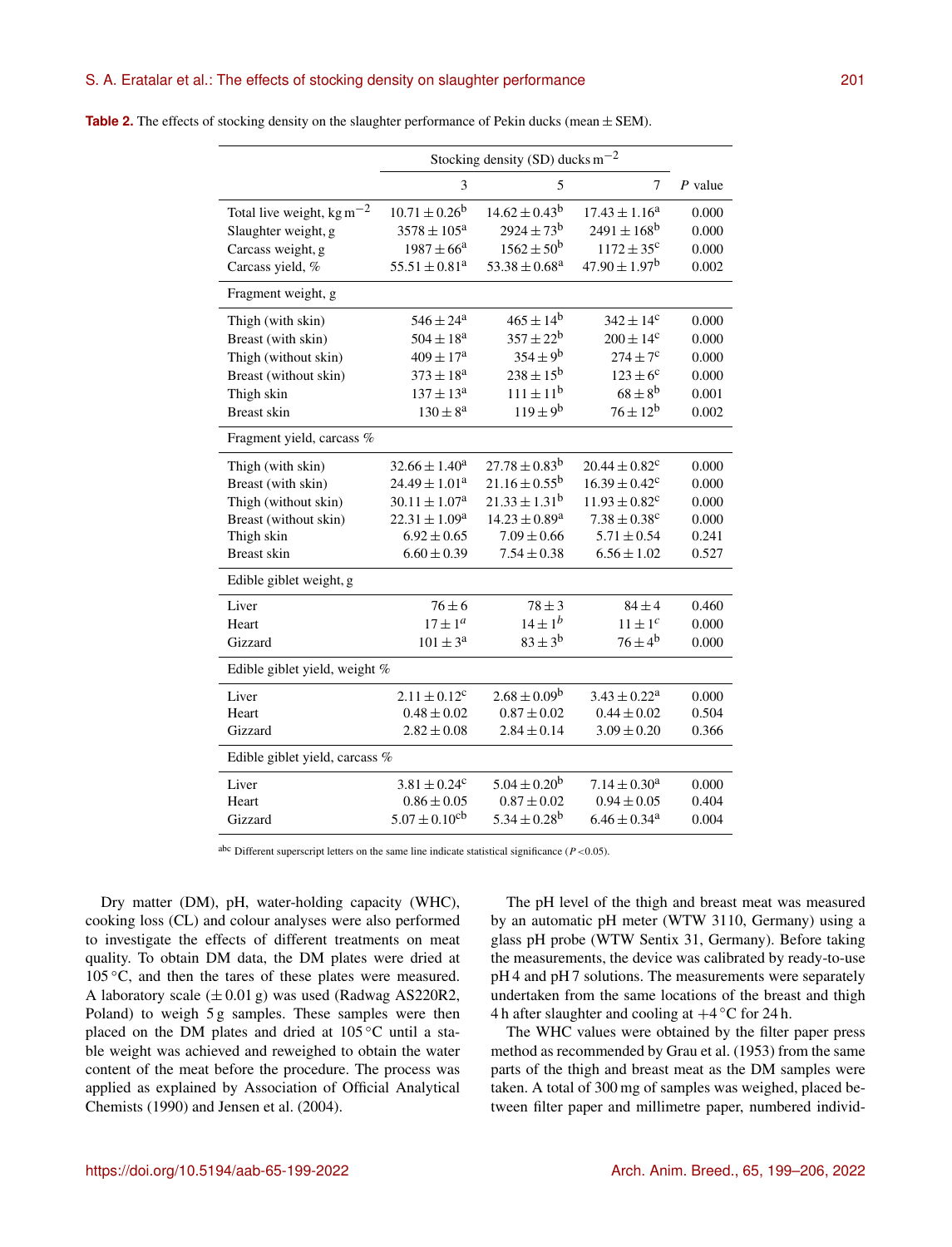ually, and pressed between two special plexiglass plates for 3 min. The measurements were taken twice: after 24 and 48 h of slaughter. The samples between the two pieces of paper were taken out of the press and stapled in the corner of the paper. A tripod was set up inversely on the laboratory table, and a digital SLR camera (Canon T1i, Japan) with a lens of 18–55 f was attached to this tripod to obtain macro photos from the surface of the table under standard lighting conditions using a light box. The prepared samples were placed under this platform and photographed. These photos were transferred to the computer, and JI (JImage Imaging Software – National Institutes of Health 2022, USA) area calculation software was used to determine the area of meat and the area of water spread. The area of spread meat was extracted from the area of spread water to obtain the free water area. From the measurements performed, the WHC values were calculated as a percentage by dividing the free water area by the total area.

To obtain the CL data, a laboratory ( $\pm 1$  mg) scale (Radwag AS220R2, Poland) was used, and the process was carried out as described by Honikel (1998). A total of 50 g of samples was taken from the thigh and breast meats of the ducks (approximately 3 cm wide, 3 cm high and 5 cm long), weighed by the scale, and placed in a plastic heat-resistant sealed bag. The bags were individually numbered by waterresistant pen. The bags were immersed in a boiling water bath and kept there until the centre of the meat reached 75 °C. At this point, the samples were taken out of the boiling water and immersed in cold water with ice until they reached room temperature. Then, the meat was removed from the bag and weighed. The weight loss between the first and last measurements was calculated as the percentage of the CL value.

The colour measurements were taken from the thigh meat with skin (ST), breast meat with skin (BS), thigh without skin (S1T) and breast without skin (SlB) using a portable digital colorimeter (PCE\_CSM5, PCE Instruments, USA). The colorimeter was precalibrated by a white and black plate provided. The colorimeter was also double-checked by another colorimeter (Minolta CR-400, Osaka, JAPAN) by measuring 10 samples in parallel and found to deliver the same measurement values. The  $L$ ,  $a$ ,  $b$  and hue  $(h)$  values were obtained from the automatic colorimeter as colour parameters, and these data were used to calculate the  $\Delta E (L^2 + a^2 + b^2)$ and chroma  $(C = \sqrt{(a^2 + b^2)})$  values. The colour parameters were tested by the CIELab system with L value meaning dark to light (0–100), *a* value meaning green to red (−60 to +60), and *b* value blue to yellow ( $-60$  to  $+60$ ).

All meat quality evaluations were performed as described in the meat quality evaluation book of Anadolu University (Kivanç, 2010) and Nollet et al. (2009).

The trial was set up according to a random-parcel plan. After gathering all the data and ensuring data were homogeneous by applying the homogeneity tests (skewness and kurtosis analysis followed by the Shapiro–Wilk test), statistical analyses were performed on a computer using the ANOVA method and the post hoc Tukey test using IBM SPSS 22 software program (SPSS, 2013, USA). The findings were obtained as means  $\pm$  standard error of the means (SEM).

#### **3 Results and discussion**

The focus of this research was to investigate the effects of SD on slaughter performance, carcass quality, and some meat quality parameters in hybrid Pekin ducks. To investigate the slaughter performance, the main criteria were TLW (total live weight m−<sup>2</sup> ), SW (slaughter weight), CW and CY. All slaughter performance parameters were adversely affected by increasing the SD and the worst values were observed in the highest SD of seven ducks per square metre as shown in Table 2. These data results are in line with previous research, reporting that the ducks reared reached 3.350 kg in around 48 d (Jones et al., 2010) and 3.518 kg in 49 d (Steczny et al., 2017), like the treatment groups of the current research (2.491, 2.924 and 3.580 kg in 42 d). The weights of the ducks being lower in some of the treatment groups of the current study are considered to be due to the shorter duration of the rearing period in the trial. If the rearing period had been 48 d, all treatment groups would have reached and may have even exceeded the weights reported in the literature.

The weights of the ducks' body components investigated, which were thigh weigh without skin (SlT), breast meat without skin (SlB), ST, BS, SlTW and SlBW, were found to gradually decrease in parallel to the increasing SD (Table 2). The percentages of breast meat and thigh meat in carcass were 14.23 % and 21.33 %, respectively, which were higher than found in the study by Xie et al. (2014) reporting the breast and thigh meat percentages as 13.4 % and 13.6 %, respectively. It is first thought that these differences might have been due to the total carcass weight being lower in our study since we did not include the neck in measurements. However, even when we adjusted the values, our values were higher, which suggests that the rearing conditions and management were better than the other research undertaken, and the race and lines of birds used in the current trial were fine.

The mean CY was found to be 52.26 % in the experiment, which was lower than the findings of previous experiments, e.g. 72.1 % (˙I¸sgüzar, 2006), because we did not include the feet, neck, and head in the total carcass weight. As reported by some researchers, the head of the ducks constitutes around 5.20 % of LW and 7.23 % of carcass, the necks of the ducks around 7.30 % of carcass, and the feet around 3.47 % of carcass. This means that in the current study, approximately 18.00 % of carcass weight was not evaluated. This was to eliminate the fluctuation of the total carcass measurements. The total CY in the current trial was around 71.00 %, which is consistent with previous reports of as  $I$ sgüzar (2006) (72.10 %) and Steczny et al. (2017) (70.25 %).

When the weights of edible giblets were analysed in relation to SD, a similar situation emerged. The heart and gizzard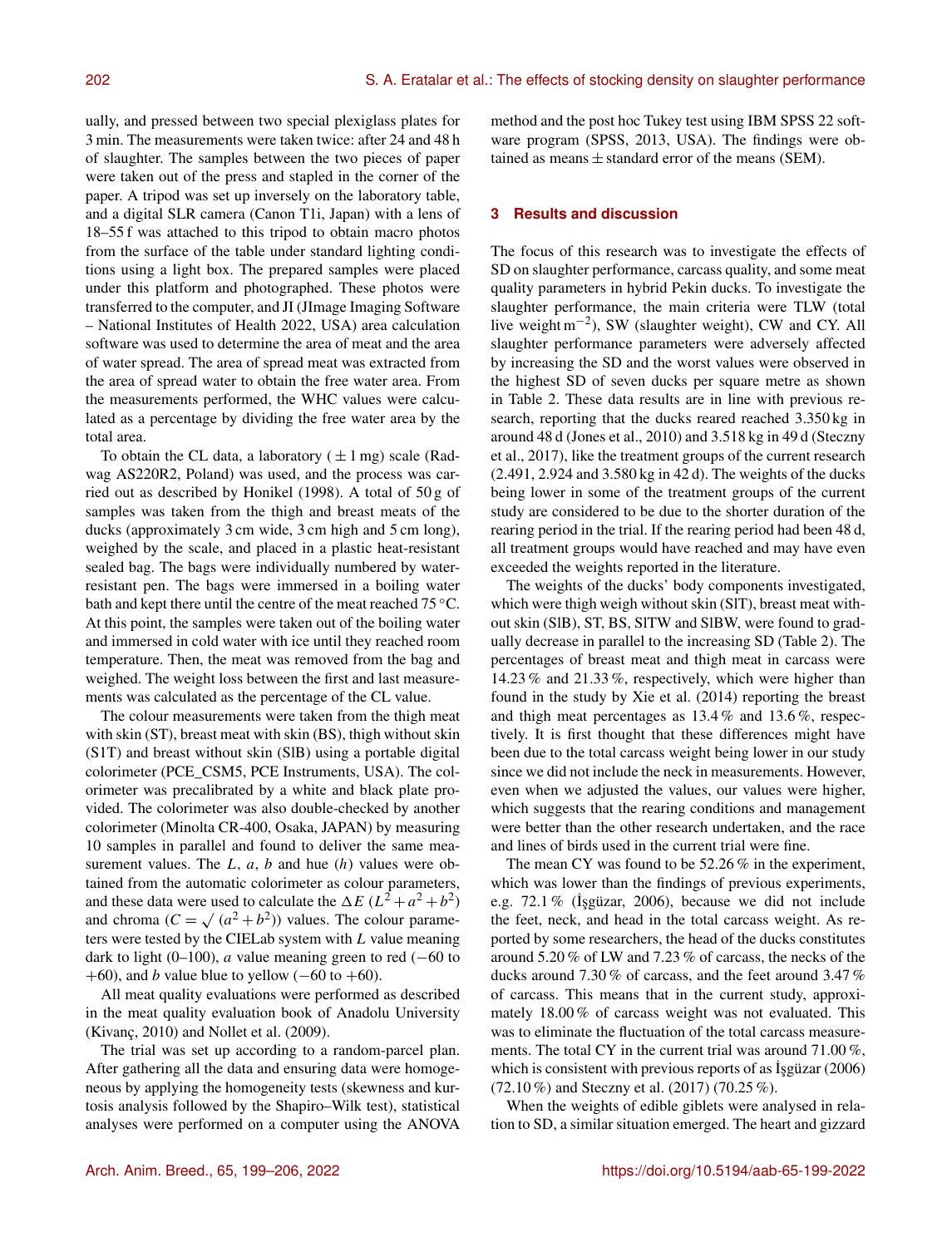|                           | Stocking density (SD) ducks $m^{-2}$ |                  |                  |         |  |  |
|---------------------------|--------------------------------------|------------------|------------------|---------|--|--|
|                           | 3                                    | 5                | 7                | P value |  |  |
| pH                        |                                      |                  |                  |         |  |  |
| Thigh, slaughter          | $6.60 \pm 0.12$                      | $6.61 \pm 0.10$  | $6.41 \pm 0.10$  | 0.297   |  |  |
| Thigh, 24 h               | $6.65 \pm 0.06$                      | $6.66 \pm 0.05$  | $6.43 \pm 0.11$  | 0.085   |  |  |
| Breast, slaughter         | $5.91 \pm 0.06$                      | $5.92 \pm 0.07$  | $6.01 \pm 0.07$  | 0.528   |  |  |
| Breast, 24 h              | $5.85 \pm 0.02$                      | $5.99 \pm 0.13$  | $5.79 \pm 0.06$  | 0.207   |  |  |
| Water-holding capacity, % |                                      |                  |                  |         |  |  |
| Thigh, Day 1              | $0.60 \pm 0.05$                      | $0.62 \pm 0.02$  | $0.62 \pm 0.04$  | 0.936   |  |  |
| Thigh, Day 2              | $0.57 \pm 0.03$                      | $0.61 \pm 0.07$  | $0.65 \pm 0.09$  | 0.673   |  |  |
| Breast, Day 1             | $0.75 \pm 0.02$                      | $0.76 \pm 0.02$  | $0.83 \pm 0.03$  | 0.143   |  |  |
| Breast, Day 2             | $0.71 \pm 0.02$                      | $0.73 \pm 0.02$  | $0.82 \pm 0.05$  | 0.124   |  |  |
| Dry matter ratio, $%$     |                                      |                  |                  |         |  |  |
| Thigh                     | $23.55 \pm 0.70$                     | $24.17 \pm 0.88$ | $23.33 \pm 0.55$ | 0.691   |  |  |
| <b>Breast</b>             | $23.20 \pm 0.34$                     | $23.24 \pm 0.37$ | $22.23 \pm 0.50$ | 0.178   |  |  |
| Cooking loss, $%$         |                                      |                  |                  |         |  |  |
| Thigh                     | $16.90 \pm 0.93$                     | $15.80 \pm 1.19$ | $15.55 \pm 1.19$ | 0.603   |  |  |
| <b>Breast</b>             | $21.27 \pm 1.44$                     | $19.42 \pm 1.21$ | $19.27 \pm 0.92$ | 0.441   |  |  |

**Table 3.** The effects of stocking density on the meat quality of Pekin ducks (mean  $\pm$  SEM).

abc The different superscript letters on the same line indicate statistical significance ( $P < 0.05$ ).

weights showed a tendency to decrease with the increasing SD ( $P < 0.05$ ), and the lowest values were obtained from the SD of seven ducks per square metre (Table 2). In contrast, the liver weights were observed to increase with the increasing SD, but the differences were not significant ( $P < 0.05$ ).

When the yield data of the edible giblets were analysed based on the percentage to total live weight, liver yield was found to increase ( $P < 0.05$ ) with the increasing SD, reaching the highest in the SD of seven ducks per square metre. However, the heart and gizzard yields were not affected by SD ( $P < 0.05$ ) (Table 2).

The analysis of edible giblet yield data in relation to the whole carcass revealed that the liver and gizzard yields increased in parallel to the increase in SD ( $P < 0.05$ ), but the heart yield was found to be unaffected by SD in the experiment in percentage to whole carcass ( $P < 0.05$ ). These data about edible giblets were in line with other research's findings where percentages of giblets were reported as 0.86 % heart, 1.13 % liver and 2.03 % gizzard by Staczny et al. (2017) and 0.88 % heart, 2.69 % liver and 6.41 % gizzard by  $\dot{I}$ sgüzar (2006).

None of the investigated meat quality parameters (pH, WHC, dry matter ratio, and cooking loss) were affected by SD ( $P < 0.05$ ) (Table 3). The pH values obtained from the research were 6.41–6.61 for thigh meat and 5.91–6.01 for breast meat, which agrees with the literature (Chen et al., 2015 (6.04 and 6.09); Ahaotu et al., 2015 (5.96–6.25); Michalczuk et al., 2016 (5.90)).

Concerning meat colour, the L, h and  $\Delta$  values increased only in skinless breast meat in parallel to the increasing SD ( $P < 0.05$ ). The colour values of the thigh meat with skin were higher in the SD of three ducks per square metre  $(P < 0.05)$ , meaning that as the SD was reduced, the colour of the thigh meat with skin became more reddish. Other parameters were not affected by the different SDs applied in the research  $(P < 0.05)$  (Table 4). Therefore, it can be stated that increasing the SD resulted in the skinless breast meat to become lighter in colour and increased the  $h$  and  $\Delta$  values.

### **4 Conclusions**

When the results of the research were evaluated in general, it was seen that the increase in the SD affected the slaughter performance criteria negatively, but in contrast most criteria related to meat quality were not affected. As a criterion for meat quality, the effect of SD on the colour of meat was only observed in the skinless breast meat having a lighter colour and the thigh meat with skin being reddish in the lower SD groups. Considering that these parameters influence consumer demand in the market, more attention must be paid to determine the optimal SD to increase not only field and slaughter performance, but also meat quality through more detailed and large-scale studies that also take into consideration economic parameters.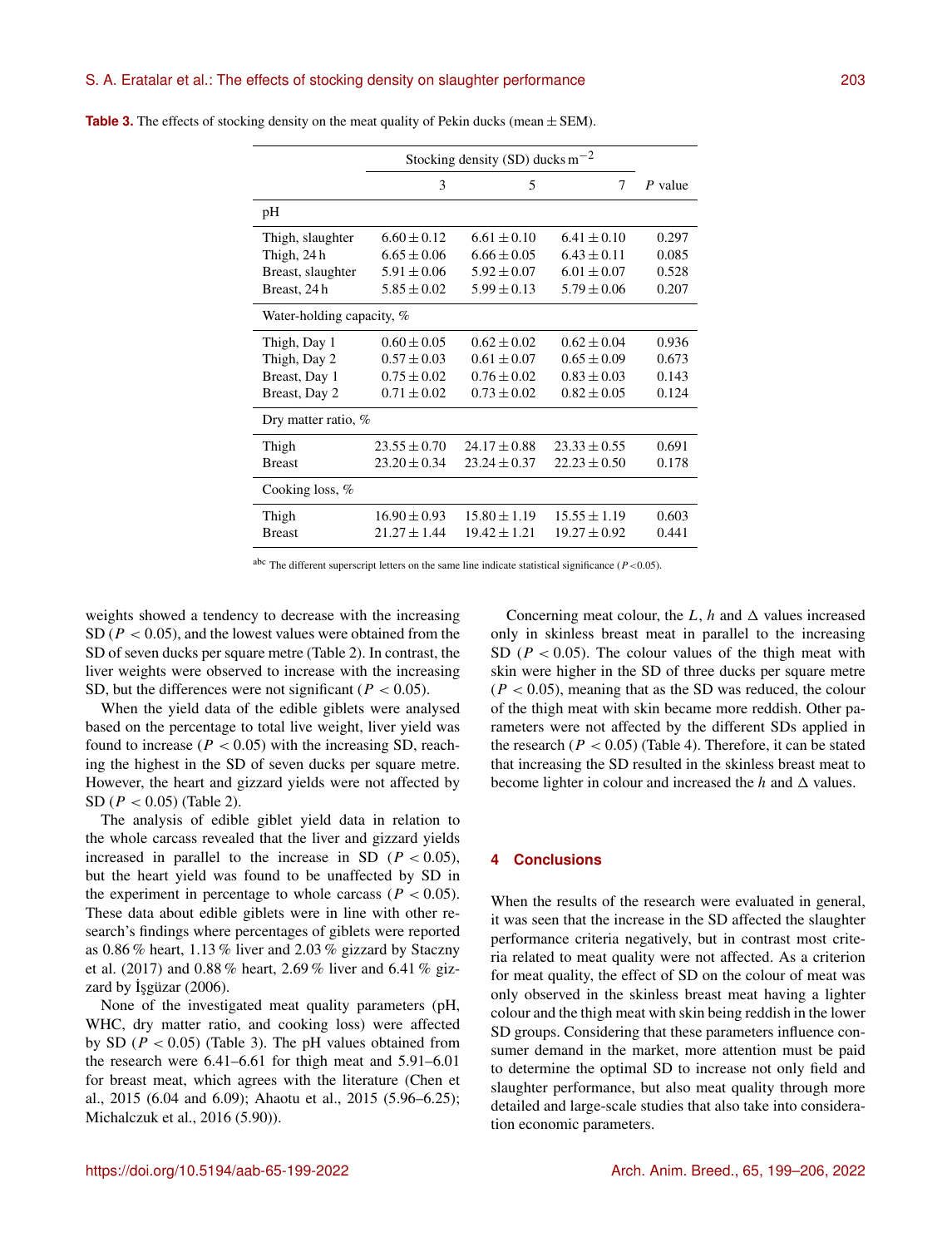|                       | Stocking density (SD) ducks $m^{-2}$ |                                |                               |           |
|-----------------------|--------------------------------------|--------------------------------|-------------------------------|-----------|
|                       | 3                                    | 5                              | 7                             | $P$ value |
| L                     |                                      |                                |                               |           |
| Thigh (with skin)     | $72.77 \pm 0.75$                     | $70.59 \pm 1.13$               | $70.69 \pm 1.77$              | 0.459     |
| Breast (with skin)    | $72.74 \pm 4.29$                     | $73.46 \pm 3.89$               | $79.08 \pm 0.76$              | 0.343     |
| Thigh (without skin)  | $50.10 \pm 5.37$                     | $46.42 \pm 0.48$               | $47.47 \pm 1.71$              | 0.689     |
| Breast (without skin) | $49.24 \pm 2.16^b$                   | $51.69 \pm 1.88$ <sup>ab</sup> | $56.22 \pm 1.57$ <sup>a</sup> | 0.047     |
| $a^*$ value           |                                      |                                |                               |           |
| Thigh (with skin)     | $4.99 \pm 0.62^a$                    | $3.18 \pm 0.28^{b}$            | $3.29 \pm 0.46^b$             | 0.022     |
| Breast (with skin)    | $6.95 \pm 1.40$                      | $5.49 \pm 0.59$                | $4.50 \pm 0.60$               | 0.183     |
| Thigh (without skin)  | $10.19 \pm 1.47$                     | $11.62 \pm 0.67$               | $11.25 \pm 0.61$              | 0.563     |
| Breast (without skin) | $11.13 \pm 0.65$                     | $10.44 \pm 0.38$               | $9.29 \pm 0.50$               | 0.059     |
| $b^*$ value           |                                      |                                |                               |           |
| Thigh (with skin)     | $6.77 \pm 0.66$                      | $5.08 \pm 1.10$                | $5.62 \pm 1.12$               | 0.508     |
| Breast (with skin)    | $11.30 \pm 1.24$                     | $11.73 \pm 1.62$               | $13.36 \pm 0.59$              | 0.471     |
| Thigh (without skin)  | $5.22 \pm 1.78$                      | $5.66 \pm 0.64$                | $3.00 \pm 1.35$               | 0.277     |
| Breast (without skin) | $3.64 \pm 0.65$                      | $4.21 \pm 0.54$                | $4.91 \pm 0.31$               | 0.241     |
| $c^*$ value           |                                      |                                |                               |           |
| Thigh (with skin)     | $8.55 \pm 0.65$                      | $6.14 \pm 1.02$                | $6.71 \pm 1.05$               | 0.207     |
| Breast (with skin)    | $13.83 \pm 2.59$                     | $13.41 \pm 1.12$               | $14.13 \pm 0.74$              | 0.862     |
| Thigh (without skin)  | $12.16 \pm 1.01$                     | $12.96 \pm 0.84$               | $12.06 \pm 0.90$              | 0.739     |
| Breast (without skin) | $11.66 \pm 0.78$                     | $11.33 \pm 0.45$               | $10.57 \pm 0.38$              | 0.365     |
| $h^*$ value           |                                      |                                |                               |           |
| Thigh (with skin)     | $53.82 \pm 4.13$                     | $52.74 \pm 5.53$               | $55.44 \pm 5.95$              | 0.935     |
| Breast (with skin)    | $59.27 \pm 6.71$                     | $61.68 \pm 6.91$               | $71.89 \pm 1.51$              | 0.252     |
| Thigh (without skin)  | $29.32 \pm 9.71$                     | $25.52 \pm 1.78$               | $19.44 \pm 4.36$              | 0.505     |
| Breast (without skin) | $15.43 \pm 2.70^b$                   | $21.72 \pm 2.43^{ab}$          | $28.25 \pm 2.44^a$            | 0.007     |
| $\Delta$ value        |                                      |                                |                               |           |
| Thigh (with skin)     | $73.29 \pm 0.75$                     | $70.90 \pm 1.19$               | $71.06 \pm 1.81$              | 0.459     |
| Breast (with skin)    | $74.13 \pm 4.14$                     | $74.70 \pm 3.97$               | $80.36 \pm 0.70$              | 0.343     |
| Thigh (without skin)  | $51.71 \pm 5.21$                     | $48.24 \pm 0.62$               | $49.01 \pm 1.80$              | 0.699     |
| Breast (without skin) | $48.24 \pm 0.62^b$                   | $52.95 \pm 1.85^{ab}$          | $57.23 \pm 1.50^a$            | 0.046     |

abc The different superscript letters on the same line indicate statistical significance ( $P$  <0.05).

**Data availability.** All raw data can be provided by the corresponding authors upon request.

**Ethical statement.** The research took place on an industrial company's research farm, and birds were slaughtered within the company's industrial plant as the other birds within industrial conditions and no invasive experimentation was made. When using standard operations as ongoing in the poultry industry (including sexing, weighing, post-slaughter examinations where slaughtering take place in the industrial plant) an ethics report was not given by the local ethics committee. So, at the time the research that took place as mentioned did not require an ethics report. All experimentation process was completed within the legislation of the local ethics committee protocols.

**Author contributions.** SAE planned, organised the research and mainly wrote the text. AY did meat quality laboratory work and wrote the related sections. NO did statistics and wrote the related sections.

**Competing interests.** The contact author has declared that neither they nor their co-authors have any competing interests.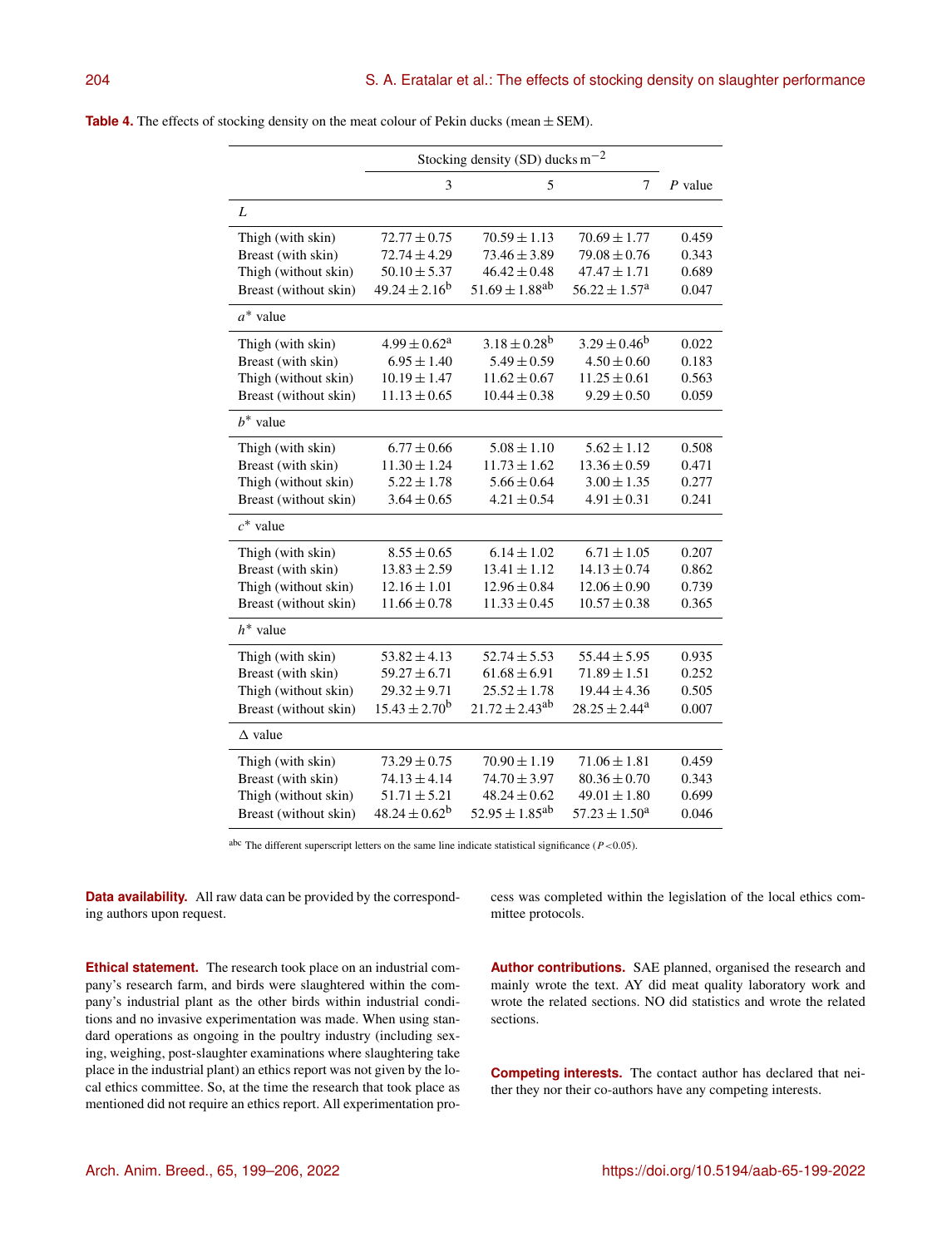**Disclaimer.** Publisher's note: Copernicus Publications remains neutral with regard to jurisdictional claims in published maps and institutional affiliations.

**Acknowledgements.** We thank to BA˙IBÜ BAP (research funding unit) for previously obtaining the equipment used during the research and to Nejat and Emel Eratalar for letting the fully automatic R&D house for use in this trial.

**Review statement.** This paper was edited by Steffen Maak and reviewed by Füsun Coşkun and one anonymous referee.

#### **References**

- Ahaotu, E. O. and Agbasu, C. A.: Evaluation of the stocking rate on growth performance, carcass traits and meat quality of male pekin ducks, Sci. J. Biol. Sci., 4, 23–29, 2015.
- Association of Official Analytical Chemists: Official Methods of Analysis of Association of Official Chemists, 15th Edn. Methods 932.06, 925.09, 985.29, 923.03, Association of Official Analytical Chemists, Arlington, VA, USA, 1990.
- Chen, Y., Aorigele, C., Yan, F., Li, Y., Cheng, P., and Qi, Z.: Effect of production system on welfare traits, growth performance and meat quality of ducks, South Afr. J. An. Sci., 45, 173–179, https://doi.org[/10.4314/sajas.v45i2.8,](https://doi.org/10.4314/sajas.v45i2.8) 2015.
- Council of Europe: Council of Europe, Standing Committee of the European convention for the protection of animals kept for farming purposes. Recommendations concerning Muscovy Ducks (Cairina moschata) and hybrids of Muscovy and Domestic ducks (Anas platyrhynchos), adopted by the Standing Committee on 22 June 1999, 1999.
- DEFRA: Codes of Recommendation for the Welfare of Livestock: Ducks, DEFRA Publications, Admail 6000, London, SW1A 2XX, PB0079, 2007.
- Dogan, K.: Feeding and Meat Producing of White Pekin Ducks, Feed Ind. J., 56, 101–104, 1987.
- Ekarius, C.: Storey's Illustrated Guide to Poultry Breeds. Storey Publishing 210 MASS MoCA Way North Adams, MA 01247 USA, ISBN 9781580176675, 2007.
- FAO: Duck Production Data, [https://www.fao.org/faostat/en/#data,](https://www.fao.org/faostat/en/#data) Duck livestock data, (last access: 10 August 2018), 2010.
- Farouk, M. M., Mazeedi, H. M. A., Sabow, A. B., Bekhit, A. E. D., Adeyemi, K. D., Sazili, A. Q., and Ghani, A.: Halal and Kosher methods and meat quality: A review, Meat Sci., 98, 505–519, https://doi.org[/10.1016/j.meatsci.2014.05.021,](https://doi.org/10.1016/j.meatsci.2014.05.021) 2014.
- Grau, R., Hamm, R., and Baumann, A.: Uber das Wasserbindungsvermögen des totenSäugetiermuskels, I. Biochem. J., 325, 1–11, 1953.
- Grimaud Freres Selection S.A.S: Rearing Guide Roasting Pekin Ducks, Grimaud Freres Selection S.A.S. La Corbiére 49850, Grimaud Freré, Roussay, France, 2016.
- Holderread, D.: Storey's Guide to Raising Ducks: Breeds, Care, Health, Storey Publishing 210 MASS MoCA Way North Adams, MA 01247 USA, ISBN 1603426922, 2011.
- Honikel, K. O.: Reference methods for the assessment of physical characteristics of meat, Meat Sci., 49, 447–457, https://doi.org[/10.1016/S0309-1740\(98\)00034-5,](https://doi.org/10.1016/S0309-1740(98)00034-5) 1998.
- HTE Books: How to Raise Strong & Healthy Ducks, HTE Books, Lexington KY, USA, ISBN 9781533116550, 2016.
- ˙I¸sgüzar E.: Isparta Yöresi Karı¸sık Yerli Ördek Genotipleri ve Pekin Ördeklerinde Yerle¸sim Sıklıgının Büyüme ve Karkas Özellikler- ˘ ine Etkileri, Süleyman Demirel Üniversitesi Fen Bilimleri Enstitüsü Dergisi, 10, 56–60, 2006.
- Jensen, W. K., Devine, C., and Dikeman, M.: Encyclopedia of Meat Science, Elsevier Publication, 1353, New Zealand, ISBN 9780080924441, 2004.
- Jones, T. A. and Dawkins, M. S.: Environment and Management Factors Affecting Pekin Duck Production and Welfare on Commercial Farms in the UK, British Poult. Sci., 51, 12–21, https://doi.org[/10.1080/00071660903421159,](https://doi.org/10.1080/00071660903421159) 2010.
- Kivanç, M.: Et ve Et Ürünlerinin Kalite Kontrolü, Anadolu Üniversitesi Web-ofset, 224, 196-221, Eskişehir, Turkey, 2010.
- Knizetova, H., Hyanek, B., Knize, B., and Prochaskova, H.: Analyses of Growth Curves of Fowl (Ducks), British Poult. Sci., 32, 1027–1038, https://doi.org[/10.1080/00071669108417428,](https://doi.org/10.1080/00071669108417428) 1991.
- Leeson, S. and Summers, J. D.: Production and Carcass Characteristics of The Broiler Chicken, Poult. Sci., 59, 786–798, https://doi.org[/10.3382/ps.0590786,](https://doi.org/10.3382/ps.0590786) 1980.
- Michalczuk, M., Damaziak, K., Pietrzak, D., Marzec, A., Chmiel, M. Adamczak, L., and Florowski, T.: Influence of housing system on selected quality characteristics of duck meat. Chapter 1. Pekin duck. Annals of Warsaw University of Life Sciences, SGGW Animal Science, 55, 89–97, https://doi.org[/10.22630/AAS.2017.56.2.29,](https://doi.org/10.22630/AAS.2017.56.2.29) 2016.
- Nollet, L. M. L. and Toldra, F.: Handbook of muscle food analysis, CRC press, 990, London, https://doi.org[/10.1201/9781420045307,](https://doi.org/10.1201/9781420045307) 2009.
- Reiter, K., Zernig, F., and Bessei, W.: Effect of Water Bath and Free Range on Behaviour and Feathering in Pekin, Muscovy and Mulard Duck, Proceedings of the 11th European Symposium on Waterfowl, Nantes, France, 224–229, https://doi.org[/10.1079/WPS200575,](https://doi.org/10.1079/WPS200575) 1997.
- SPSS: IBM Corp, Released 2013, IBM SPSS Statistics for Windows, Version 22.0, Armonyk, NY, USA, 2013.
- Steczny, K., Kokoszynski, D., Bernacki, Z., Wasilewski, R., and Saleh, M.: Growth performance, body measurements, carcass composition and some internal organ characteristics in young Pekin ducks, South Afr. J. An. Sci., 47, 399–406, https://doi.org[/10.4314/sajas.v47i3.16,](https://doi.org/10.4314/sajas.v47i3.16) 2017.
- Testik, A., Pekel, E., and Sarica, M.: A Study on Growing Performance of Pekin Duck, Cukurova University, Faculty of Agriculture, Adana, 1987.
- Wencek, E., Kałużna, I. Koźlecka, M., Prokopiak, H., and Adamski, M.: Results of poultry performance recording in 2011, National Poultry Council Warsaw, 7–22, 2012 (in Polish).
- Wright, L.: Choosing and Keeping Ducks and Geese. THF Publications Inc., One TFH Plaza, Third and Union Avenues, Neptune City, NJ 07753, USA, ISBN 0793806682, 2008.
- Xie, M., Jiang, Y., Tang, J., Wen, Z. G., Huang, W., and Hou, S. S.: Effects of stocking density on growth performance, carcass traits and foot pad lesions of White Pekin ducks, Poult. Sci., 93, 1644–1648, https://doi.org[/10.3382/ps.2013-03741,](https://doi.org/10.3382/ps.2013-03741) 2014.